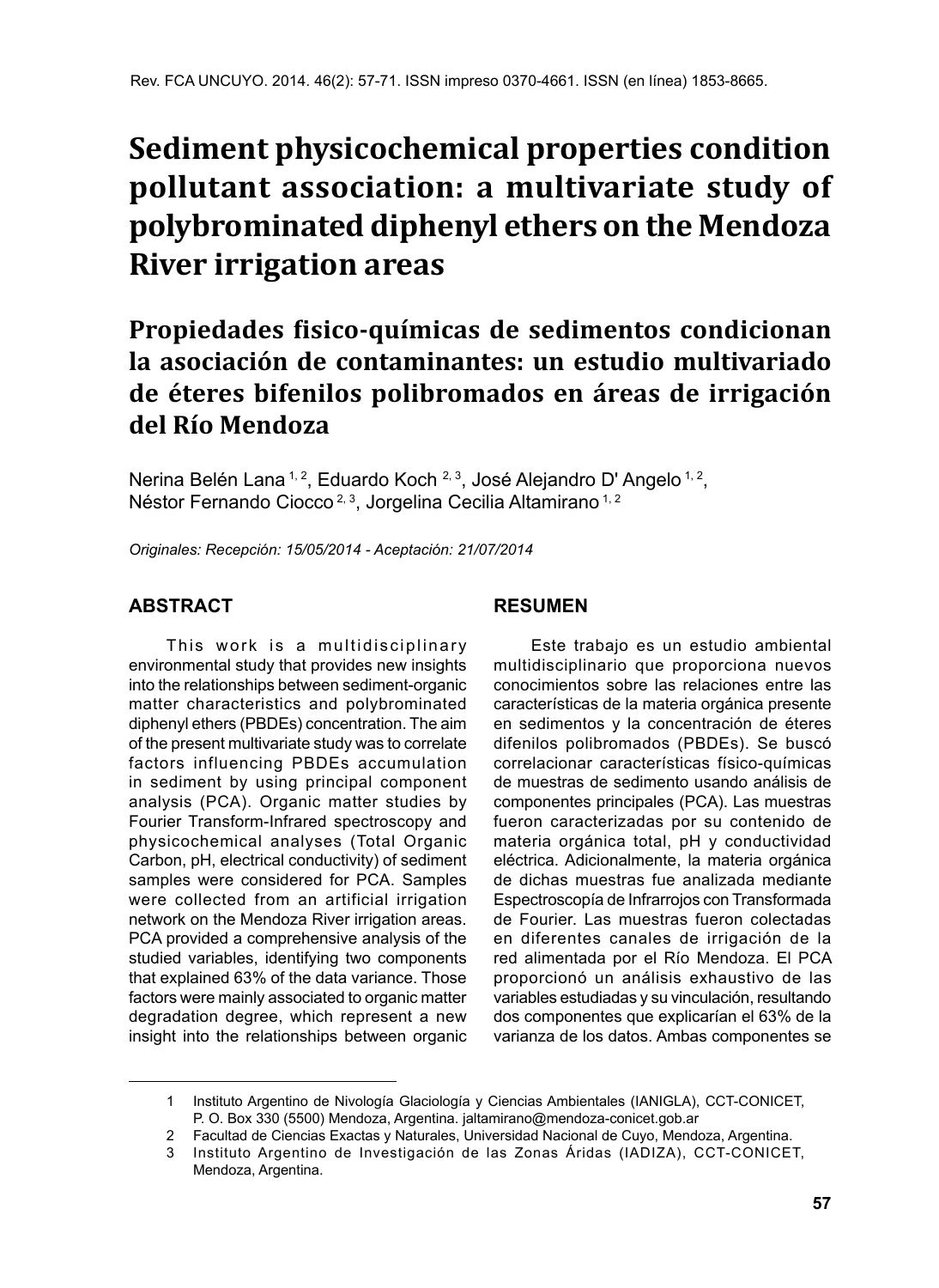matter in sediments and PBDEs fate. In this sense it was possible to determine that not only the content but also the type of organic matter (chemical structure) could be relevant when evaluating PBDEs accumulation and transport in the environment. Typification of organic matter may be a useful tool to predict more feasible areas where PBDE, may accumulate, as well as sediment transportation capability.

Sediment • organic matter • POPs •

asociaron al estado de degradación de la materia orgánica. En este sentido, fue posible determinar que tanto la cantidad de materia orgánica de los sedimentos como el tipo (estructura química) de materia orgánica estarían condicionando la acumulación y el transporte de PBDEs en el ambiente. A partir de los resultados es posible proponer a la tipificación de la materia orgánica de sedimento como herramienta útil y efectiva para predecir áreas donde es más factible que se acumule PBDE, así como la capacidad de transporte en los sedimentos.

#### **Palabras clave**

sedimento • materia orgánica • POPs • PBDEs

# **INTRODUCTION**

PBDEs

**Keywords**

Polybrominated diphenyl ethers (PBDEs) are used in commercial flame retardants polymer additives. They constitute a family of 209 congeners with a different number and position of bromine atoms on a biphenyl ether structure, being *deca*-BDE the most brominated. PBDEs were used extensively over the past two decades in most types of polymers designed for electronic equipment, plastics, textiles, building materials, carpets, vehicles, aircrafts, etc. PBDEs can be easily released into the environment during the products lifetime, and after final disposal, since they are not covalently linked to the polymer structure. *Penta*- and *octa*-BDE commercial mixtures are listed in the Stockholm Convention (34). They have become an issue of global concern due to their environmental ubiquity and persistence (7, 30), as well as to their adverse effects on wildlife and human health (6). Due to their physicochemical properties and low decomposition rate, persistent organic pollutants (POPs) including PBDEs are transported over long distances and/or widely dispersed into the environment after released. This transport can be accomplished through atmospheric and/or water flows as a gas phase and/or associated to particulate matter (35). PBDEs present potential for bioaccumulation and biomagnification through food chains, resulting a threat to the environment and human health. These pollutants can reach the aquatic environment from primary or secondary sources by association, due to their a-polar character, with organic matter of sediments and/or lipids of organisms (22).

Soils and sediments are important to the global environmental cycle of PBDEs. This subject results of relevance since it could help to predict fate, distribution and/or accumulation, as well as bioavailability patterns in the aquatic environment, and consequently, could contribute to prevent or mitigate risks to environmental compartment (3). Literature reports that physicochemical properties of sediment might condition the accumulation of POPs, including PBDEs (4, 25, 33). However, there are discrepancies on the report results, which shows that some aspects in this regards still remain unclear. In this sense, Ramu *et al*. (2010) and Zhao *et al.* (2011) found positive correlations between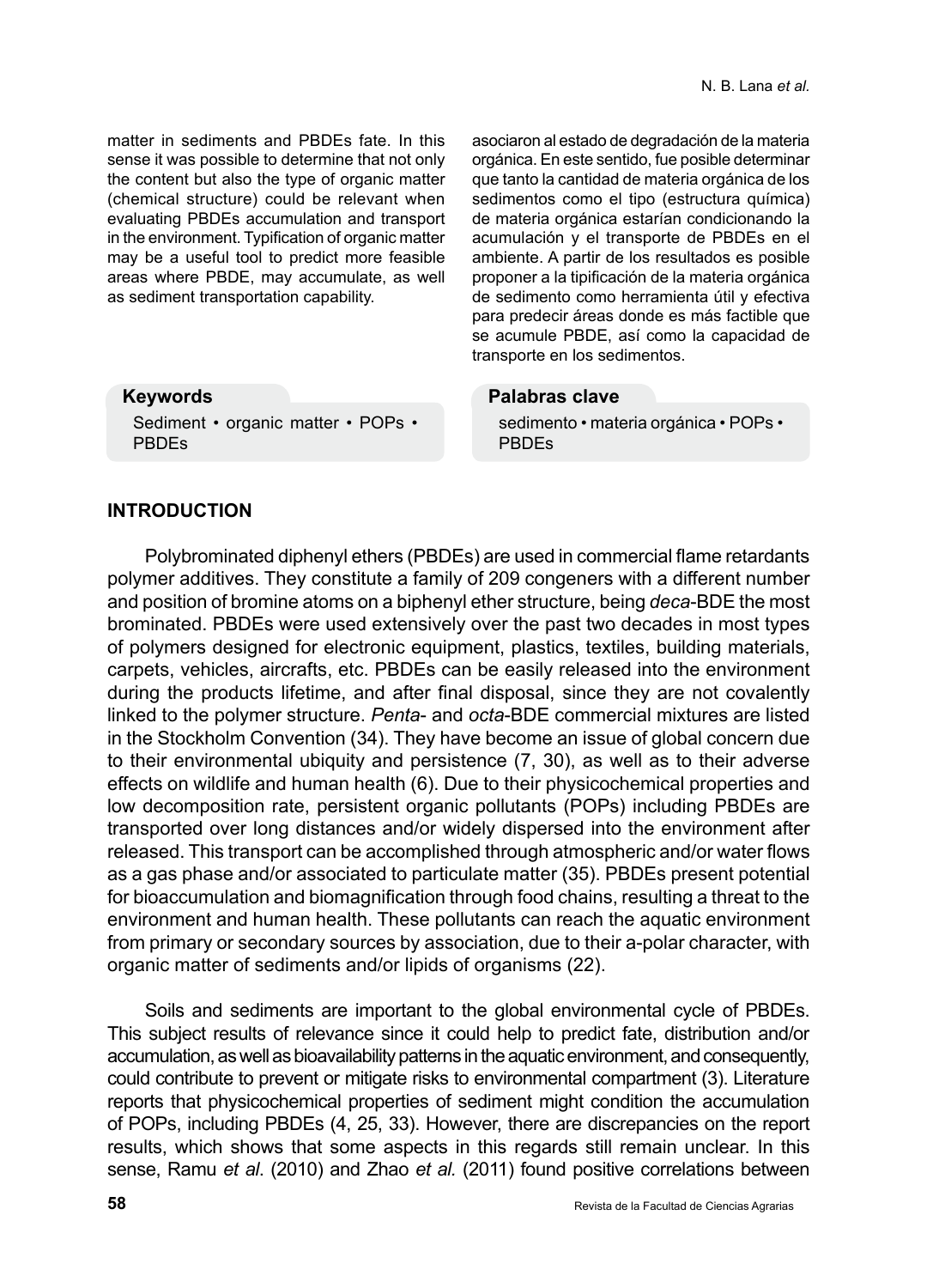PBDE concentration and sediment total organic content (TOC) suggesting that organic matter plays an important role in the transport and trapping processes of these types of pollutants (29, 37). On the other hand, Chen *et al*. (2009) and Miglioranza *et al.* (2013) found low correlation between PBDE and TOC. As it is well known, humic substances are the main content of organic matter present in sediments (25) and are reported to play a significant role in POPs accumulation process since they condition their sorption. Moreover, several organic matter, including aromatic content, aliphatic content, polarity and molecular weight have also been reported to affect PBDEs sorption (27). These organic matter characteristics could be conditioned by physicochemical properties of the sediment, such as pH, and thus, affect PBDEs accumulation (1).

Urban settlements, industries and dams are recognized as potential sources of PBDEs to the environment. Mendoza Province is located in the Andean piedmont and characterized by arid climatic conditions, with a regime of summer rainfalls of 250 mm per year. It is cut across by three fluvial systems, which are constituted by one or two rivers with their headwaters located in the high Andes Cordillera: Mendoza River and Tunuyán River and on the other hand the Diamante and Atuel Rivers, respectively. River water discharges depend on the glacial melting and mainly winter precipitation of Pacific origin.

The mentioned rivers give origin to three Oases: Northern, Valle de Uco and Southern, respectively. They are defined by an artificial network of irrigation channels and ditches. Mendoza River is an endorheic basin that drains into Guanacache lagoon after traveling about 330 kilometers from the source. It is one of the most important rivers of the Cuyo region (ca. 150,839 km², ca. 50 mª s<sup>-1</sup>), and it is used as the main water source for human consumption of the fourth largest city of the country (over 1,050,000 people with 2426.3 habitants  $km<sup>-2</sup>$ ), hydroelectric power generation as well as for agriculture and industrial activities of Mendoza (32°53'00" S 68°49'00" W). Besides the desert character of the region, the metropolis is known for grove streets and avenues which are irrigated by a specific set of open artificial ditches.

As mentioned before, the water provision and distribution for these activities is accomplished by an artificial network of irrigation channels and ditches. Since the network extension has been designed according the natural altitudinal gradient, surplus flows can re-enter the system after leaving the city and be used for agricultural purposes.

The remaining flow plays an important role in preserving water level of Guanacache lagoons. Provincial economy is characterized by the production and processing of agricultural products. Its capital, Mendoza, was internationally acknowledged, together with other nine renowned regions, as a Great Wine Capital due to the outstanding role of the wine in the economy and cultural asset.

The aim of the present multivariate study was to correlate factors influencing PBDE accumulation in sediment by using principal component analysis (PCA). For this purpose several analysis of the sediment, including organic matter studies by Fourier Transform-Infrared (FT-IR) spectroscopy and physicochemical analyses (TOC, pH, electrical conductivity), were carried out.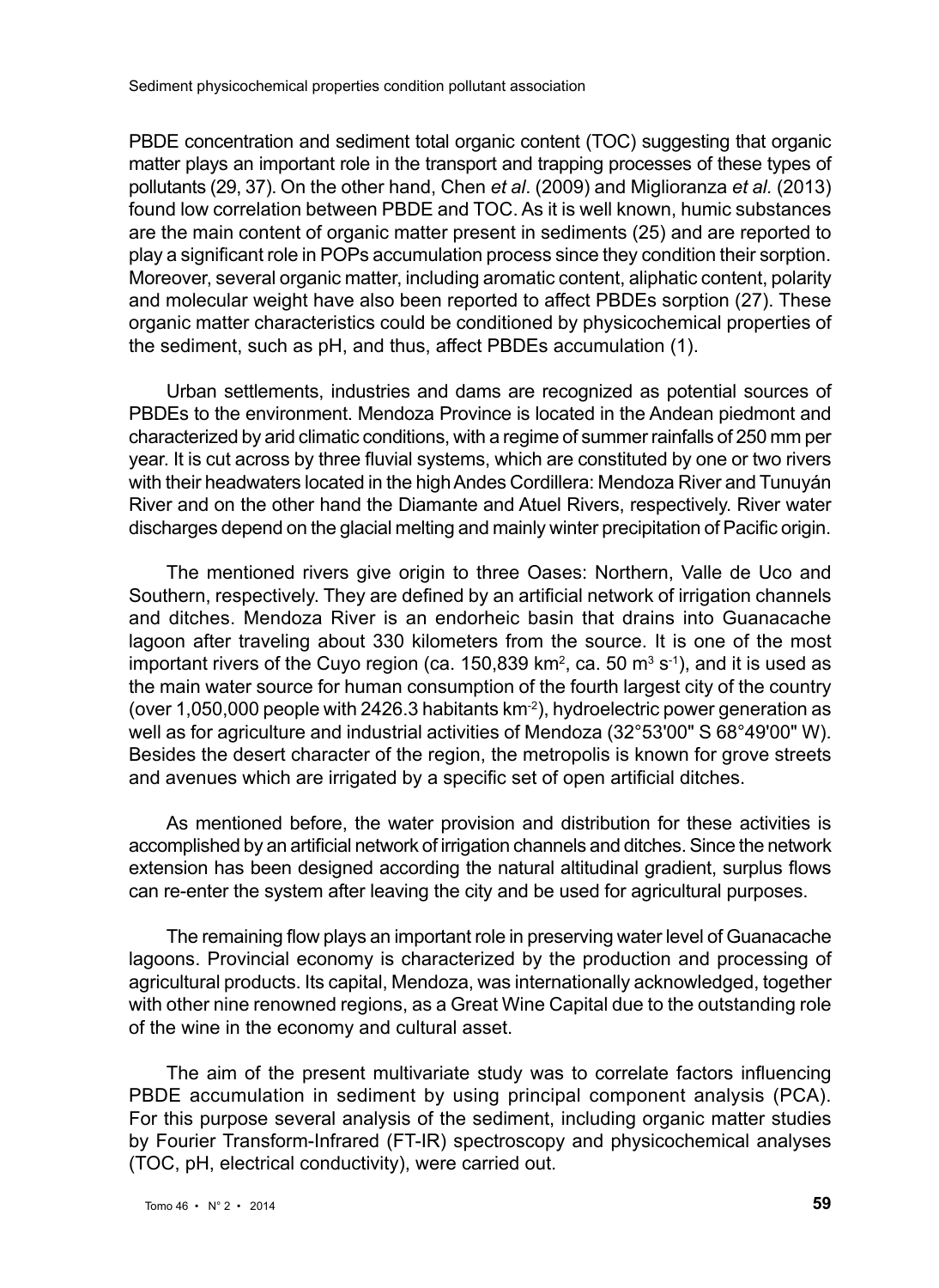Semi-quantitative determinations of functional groups by FT-IR spectrometry, traditionally used in geochemical studies of sedimentary organic materials *e.g.*, coals, kerogen and coalified fossil compressions (9, 26), is a useful tool for assessing the maturation (degradation) degree of the organic matter (20). Samples were collected from an artificial irrigation network of the forth most populated city of Argentina, Mendoza. Mendoza River basin was previously studied for the fate and concentration of PBDEs (12, 16, 17) reporting maximum values of 0.32 ng  $q^{-1}$  dry weight (d.w.) in sediments. These studies were considered for selecting the sampling points.

#### **MATERIALS AND METHODS**

#### **Studied area and sample collection**

The studied area, the Northern Oasis irrigated by Mendoza River (figure 1, page 61), was previously explored for PBDEs fate and concentration (12, 16, 17). Based on these reports fifteen locations from the artificial network of irrigation channels and ditches following an altitudinal gradient (881 - 583 meters above sea level) were sampled. Additionally, it is worth to mention that the elevation difference between sampling points considered in this work diminish as the network progresses.

Urban settlements (U), industrial (I) and farming (F) activities, as well as their combination, were considered for sampling point selection (table 1, page 62). Three bottom sediment (0-10 cm deep) sub-samples (200 cm<sup>3</sup> each) were collected from the edge of channels and/or ditches at 15 sites using a non-commercial sediment sampler (stainless steel ladle). They were per site integrated in a 600  $\text{cm}^3$  brown flask and transported at 4°C to the laboratory where they were stored at -14°C until analysis. Prior to analysis the samples were defrosted, dried at 40°C and homogenized through a 75 mesh stainless steel sieve.

#### **Reagents and materials**

Isooctane, n-hexane, dichloromethane, acetone and sodium sulfate were purchased from Merck (Darmstadt, Germany). Ultrapure water (18 MΩ cm) was obtained from a Milli-Q water purification system (Millipore, Paris, France). Copper granules (30 mesh) were purchased from UCT (Bristol, PA, USA) and florisil cartridge 500 mg from Varian (Lake Forest, CA, USA).

The PBDE standards (2,2',4,4'-tetrabromodiphenyl ether (BDE-47), 2,2',4,4',5-pentabromodiphenyl ether (BDE-99), 2,2',4,4',6-pentabromodiphenyl ether (BDE-100) and 2,2',4,4',5,5'-hexabromodiphenyl ether (BDE-153) 50 µg mL<sup>-1</sup> in isooctane were purchased from Accustandard (New Haven, CT, USA).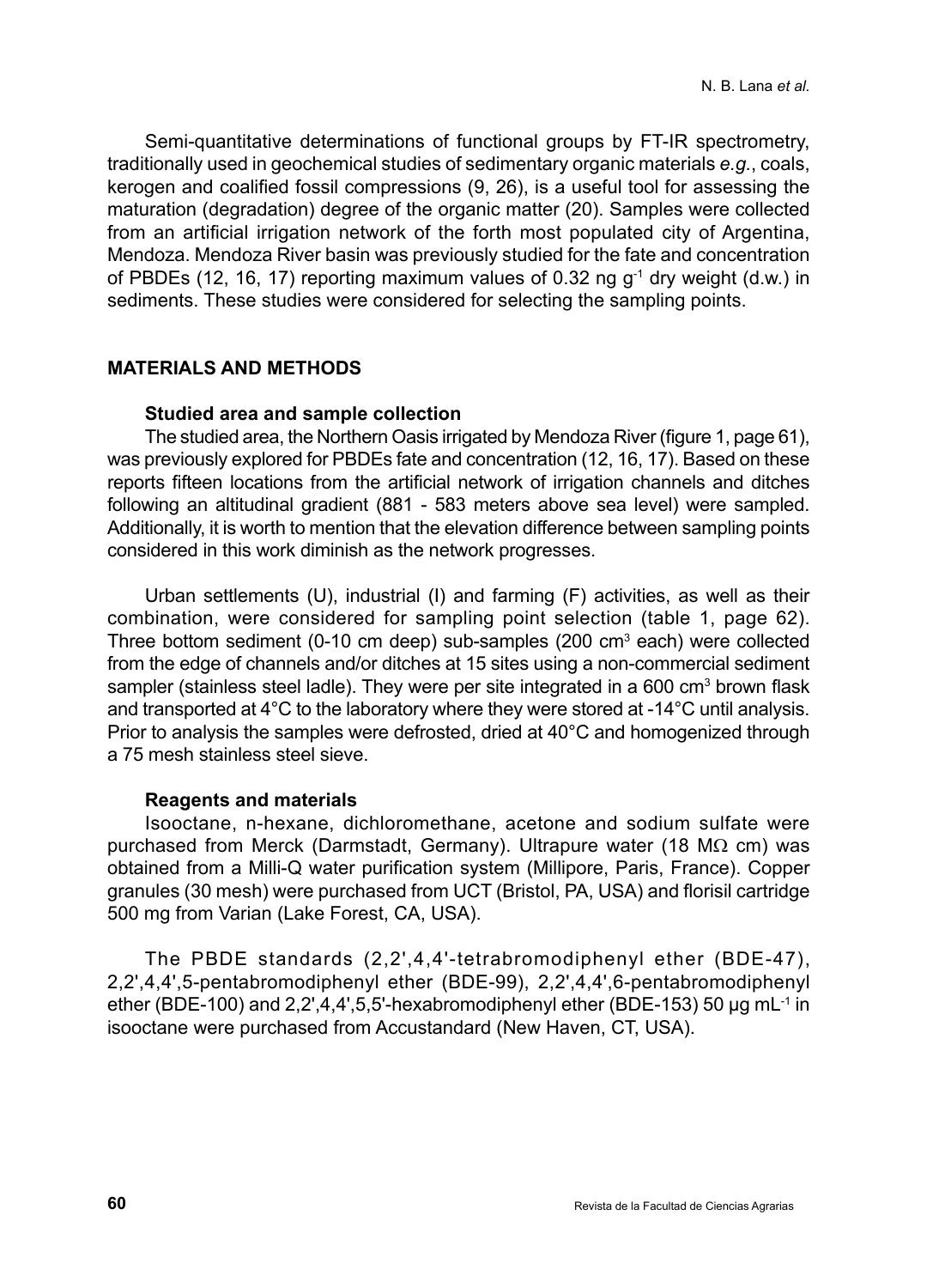

- **Figure 1.** Location map: Northern Oasis of Mendoza: Mendoza River and artificial irrigation ditches and channels. Mendoza River water flows from West to North-East. Sampling points follow an altitudinal detriment gradient from M1 at 881 m a. s. l. to M15 at 583 m a. s. l.
- **Figura 1.** Mapa: Oasis Norte de Mendoza: Río Mendoza y red artificial de canales y acequias. El sentido de flujo del Río Mendoza es de Oeste a Noreste. Los puntos de muestreo siguen un gradiente altitudinal decreciente desde M1 a 881 m s. n. m. hasta M15 a 583 m s. n. m.

Stock solutions of PBDEs were prepared in methanol at concentration levels of 1 µg mL<sup>-1</sup>. Further dilutions were prepared weekly in methanol and stored in brown bottles at -14°C. Hexane rinsed capacity 600 cm<sup>3</sup> brown flask were used for sample collection, and 75 mesh stainless steel sieve was used for sample preparation. For FT-IR analysis, IR quality potassium bromide (Cole-Parmer, Ill, USA) was used. All reagents were of analytical grade or above.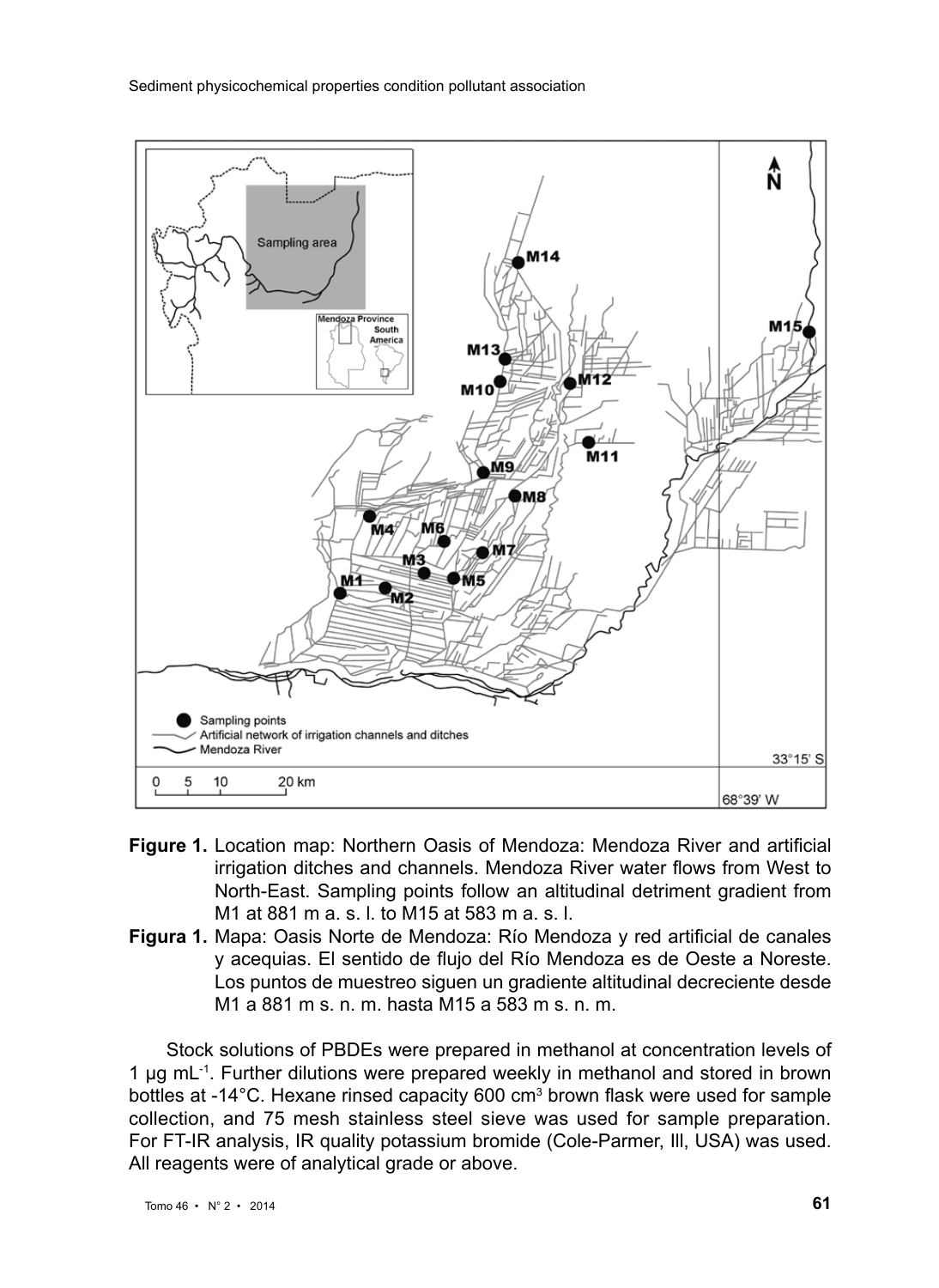**Table 1.** Physicochemical data, PBDE concentration levels and semi-quantitative IR-derived area ratios relating to Physicochemical data, PBDE concentration levels and semi-quantitative IR-derived area ratios relating to studied samples. studied samples. Table 1.

**Tabla 1.** Datos físicos-químicos, niveles de concentración de PBDEs y conciente de área derivados de análisis semicuantitativos Datos físicos-químicos, niveles de concentración de PBDEs y conciente de área derivados de análisis semicuantitativos de IR relativos a las muestras estudiadas. de IR relativos a las muestras estudiadas. Tabla 1.

|                 |            |                   |            |                |               | PBDEs (pg g <sup>-1</sup> d.w.)* |                 |                                  |                |
|-----------------|------------|-------------------|------------|----------------|---------------|----------------------------------|-----------------|----------------------------------|----------------|
| Sample          | TOC (g/Kg) | 玉                 | EC (us/cm) | BDE-47         | BDE-99        | <b>BDE-100</b>                   | <b>BDE-153</b>  | CH <sub>2</sub> /CH <sub>3</sub> | <b>AI/Ox</b>   |
| Σ               | 11.36      | 5.5               | 1023       | 3.4            | $-3.0$        | -5.6                             | 5.1             | $\overline{\phantom{0}}$         | 1.51           |
| Μ2              | 26.58      | Ю                 | 2280       | $-3.4$         | $-3.0$        | 5.6                              | 5.1             | $\frac{4}{2}$                    | 0.6            |
| Μ3              | 25.60      | Ю                 | 3030       | 5.4            | $-3.0$        | $-5.6$                           | 5.2             | 2.6                              | 0.74           |
| $\geq$          | 11.95      | Ю                 | 1569       | $-3.4$         | $-3.0$        | -5.6                             | $5 - 2$         | 2.2                              | 0.73           |
| Μ5<br>Μ         | 59.57      | 55                | 3710       | $-3.4$         | $-3.0$        | $-5.6$                           | $5 - 2$         | 23                               | 0.31           |
| Й6              | 45.16      | ဖ                 | 4160       | 59             | ó             | ë                                | $\overline{24}$ | $\frac{8}{1}$                    | 0.48           |
| N7              | 14.88      | 7.5               | 1796       | 178            | $\frac{4}{4}$ | 67                               | 69              | $\frac{2}{1}$                    | 0.69           |
| М8              | 23.13      | 7.3               | 1826       | $\overline{r}$ | 47            | 54                               | 5.2             | $\frac{8}{1}$                    | 0.31           |
| δg              | 5.78       | $\overline{7}$ .3 | 1926       | $-3.4$         | $-3.0$        | -5.6                             | $5 - 2$         | 2.3                              | $\frac{2}{5}$  |
| M10             | 10.40      | 7.8               | 2480       | $-3.4$         | $-3.0$        | $-5.6$                           | $5 - 2$         | $\frac{6}{1}$                    | 0.43           |
| М11<br>М        | 14.95      | Ю                 | 5430       | $-3.4$         | 5.0           | $-5.6$                           | $5 - 2$         | $\ddot{ }$                       | $\overline{0}$ |
| M12             | 18.55      | ပ<br>4            | 3780       | $\tilde{c}$    | ă             | Ö,                               | 24              | $\frac{6}{1}$                    | 0.29           |
| M <sub>13</sub> | 11.31      | ပ<br>ιó           | 5580       | 10             | $\tilde{=}$   | ë                                | 24              | $\overline{0}$ .                 | 0.25           |
| M14             | 10.30      | Ю                 | 1145       | 56             | 115           | $\overline{a}$                   | 83              | $\tilde{\cdot}$                  | 0.54           |
| M15             | 14.32      | $\overline{7}$ 3  | 2730       | 34             | 5.0           | 5.6                              | 5.2             | S                                | 0.07           |

LODs: 3,4 pg g<sup>-1</sup>, 3,0 pg g<sup>-1</sup>, 5,6 pg g<sup>-1</sup> y 7,3 pg g<sup>-1</sup> para BDE-47, BDE-100, BDE-99 y BDE-153, respectivamente. \* LODs: 3,4 pg g-1, 3,0 pg g-1, 5,6 pg g-1 y 7,3 pg g-1 para BDE-47, BDE-100, BDE-99 y BDE-153, respectivamente. LODs: 3.4 pg g<sup>-1</sup>, 5.6 pg g<sup>-1</sup> and 7.3 pg g<sup>-1</sup> for BDE-47, BDE-100, BDE-99 and BDE-153, respectively. \* LODs: 3.4 pg g-1, 3.0 pg g-1, 5.6 pg g-1 and 7.3 pg g-1 for BDE-47, BDE-100, BDE-99 and BDE-153, respectively.

 $\ddot{\phantom{1}}$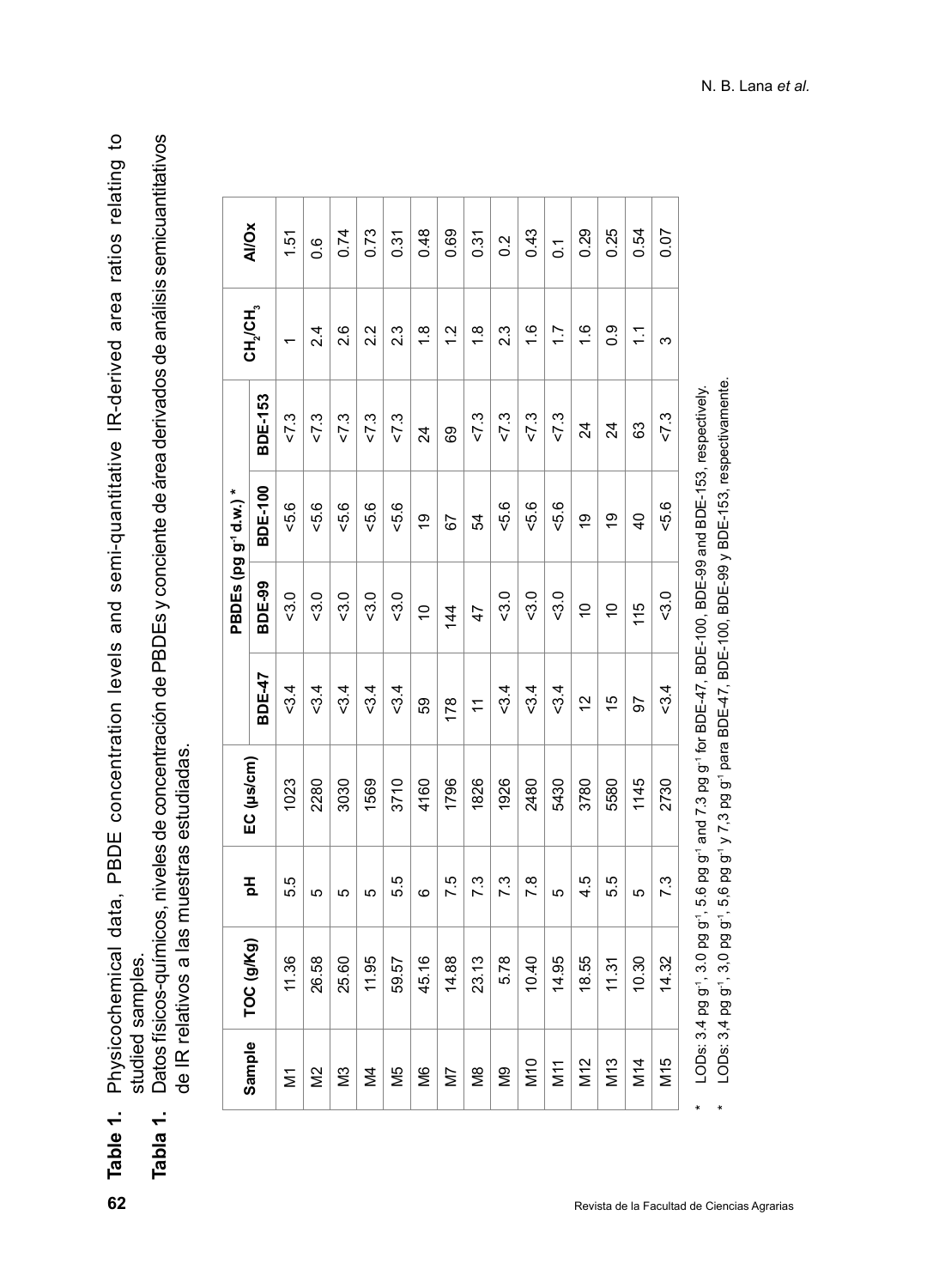#### **Sample analysis**

#### *PBDEs determination by GC-MS/MS*

The quantification of PBDEs by GC-MS/MS was accomplished by standards addition method. The detection limits (LODs) estimated as three times the standard deviation of the background signal ( $3\sigma$ ), ranged between 3.0 - 7.3 pg g<sup>-1</sup>. The precision of Soxhlet-GC-MS/MS was evaluated over five replicates, leading RSDs values <13%.

The calibration graph was linear with a correlation coefficient of 0.9957 at levels near the detection limits and up to five times  $10<sup>3</sup>$  pg g<sup>-1</sup>.

Sample preparation procedure for preparing the samples was described by Mai *et al*., 2005. Briefly, an aliquot of 10 g of dried and sieved sediment sample of each sample point was mixed with 5 g anhydrous sodium sulfate and copper granules (2 g) before extracting it with 150 mL of acetone: hexane (1:1, v/v) in a Soxhlet extractor for 8 h (8). The supernatant was rota-evaporated to 2-3 mL and cleaned using preconditioned SPE florisil cartridges (36). Finally, the analytes were eluted with 3 mL of n-hexane by gravity. The extract was evaporated to near dryness under a gentle  $N_2$  stream and reconstituted with 100 µL of isooctane. Gas chromatography coupled to mass detector (GC-MS/MS) analyses were carried out on a Varian 3900 gas chromatograph equipped with Varian Saturn 2000 ion trap mass detector (40 to 670 Da; Varian, Walnut Creek, CA, USA). The system was operated by Saturn GC-MS WorkStation v6.4.1 software. The GC column used was VF-5ms (25m×0.25 mm, 0.25µm film thickness; Varian, Lake Forest, CA, USA). The temperature program was: 150°C, held 1 min; rate 15°C min-1 to 250°C; rate 10°C min-1 to a final temperature of 300°C and held for 7 min. Helium (purity 99.999%) was used as a carrier gas at a flow rate of 1.0 mL min-1. The injector temperature was set at 250°C and injections were carried out in the splitless mode. The mass spectrometer was operated in electron impact ionization mode at 70 eV. The trap, manifold and transfer line temperatures were set at 220°C, 120°C and 280°C, respectively. Samples were analyzed in MS/MS mode. Specific MS/MS conditions were described previously (12). The peak identification was based on the base peak and the isotopic pattern of the PBDEs congeners. The selected PBDEs were those most commonly found in the literature in environmental samples: BDE-47, -99, -100 and -153 (13). Decabromodiphenyl ether (BDE-209) could not be determinate due to mass range limitation of the spectrometer.

#### *Organic matter characterization by FT-IR*

FT-IR analysis technique provided a qualitative means to identify functional groups contained in the organic matter. Semi-quantitative data were obtained after processing digitized spectra using area ratios of IR absorbance peaks (18, 19). Quantitative determinations of the studied functional groups were not possible because there are not commercially available certified reference materials for the complex and relatively variable mixtures of organic compounds constituting the organic matter of sediments.

The samples specimens were prepared using the potassium bromide pellet technique. Two milligrams of each sieved sample together with 200 mg potassium bromide were homogenized in an agate mortar and finally pressed under vacuum to produce 13 mm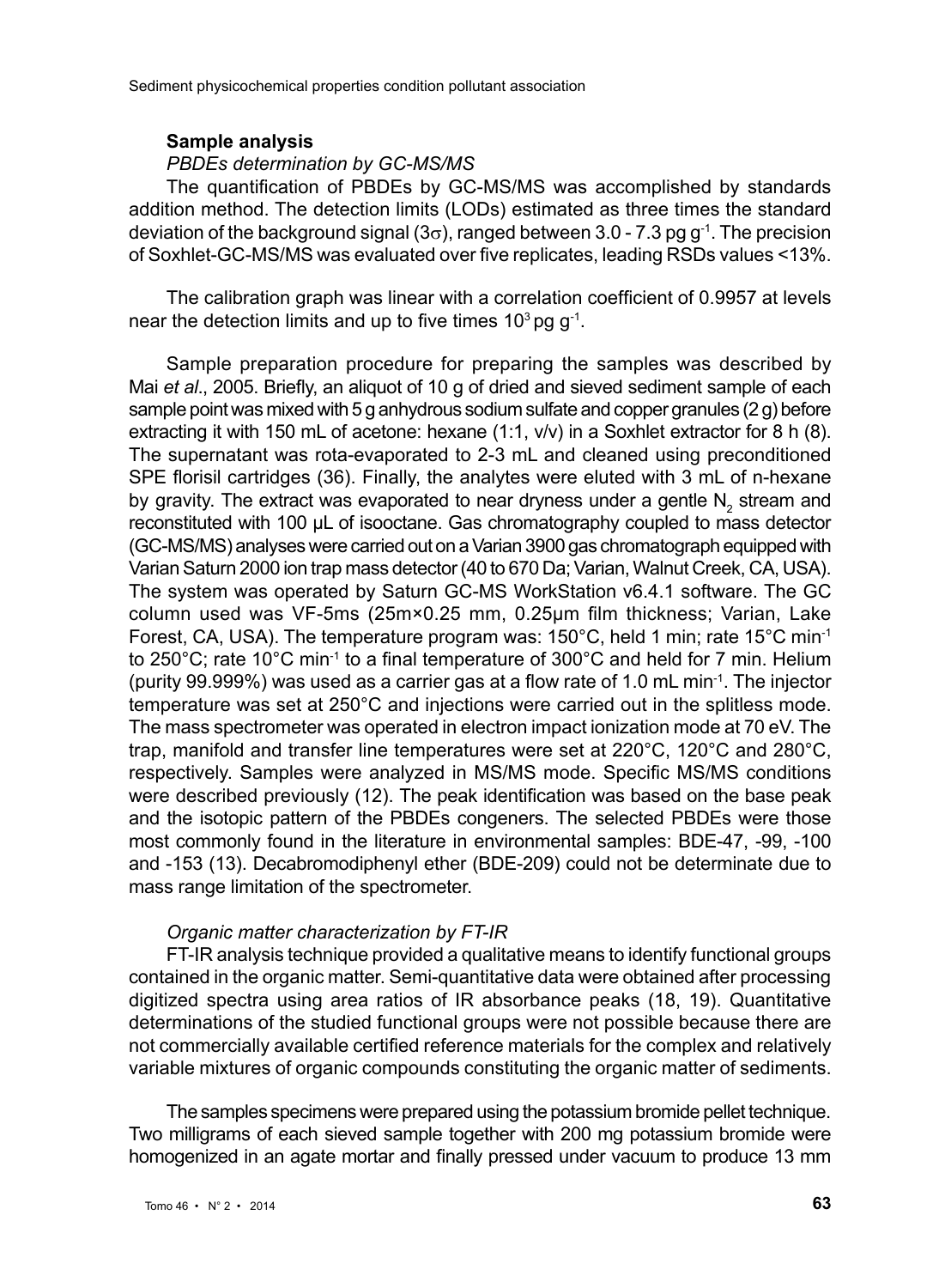diameter pellets. Infrared spectra were collected using a Spectrum 100 (PerkinElmer) spectrometer, equipped with a DTGS-CsI detector and a DynaScan source. The acquisition conditions were 4 cm-1 resolution and 64 interferograms were co-added before Fourier transformation. Area-integration methods (32) were applied to the following regions of FT-IR spectra to obtain semi-quantitative data peaks centered at 3050 cm<sup>-1</sup> are assigned to aromatic C-H stretching vibrations. Absorption peaks ascribed to aliphatic C-H stretching vibrations are recorded in the region 2800- 3000 cm $1$ . These bands are assigned to asymmetric methylene (CH<sub>2</sub>) stretch (2916-2936 cm<sup>-1</sup> region) and symmetric  $CH<sub>2</sub>$  stretch (2843-2863 cm<sup>-1</sup> region). A broad, intense and unspecific band with maximum absorption at 1635-1640 cm<sup>-1</sup> is produced by the contribution (overlapping bands) of several groups. They include aromatic, oxygenand nitrogen-containing structures, including conjugated carboxyl and amide groups (the presence of mineral matrix peaks cannot be ruled out). This band is designated as an aromatic carbon plus oxygen-containing band. Some low intensity bands occur in the region 700-900 cm-1, which are assigned to aromatic C-H out-of-plane bending vibrations. By means of IR spectrum processing  $CH_2/CH_3$  (methylene/methyl groups) and Al/Ox (aliphatic/oxygen containing compounds) (table 2) ratios were obtained. Those ratios,  $\text{CH}_2/\text{CH}_3$  and Al/Ox, are used as indicative of degradation state of organic matter. In this sense, the lower  $CH_2/CH_3$  and Al/Ox values the more degraded state of the organic matter is.

| Ratio                            | Band region $(cm-1)$            | Interpretation of the ratios                                                                                                                                                                                                                                                                                         |  |
|----------------------------------|---------------------------------|----------------------------------------------------------------------------------------------------------------------------------------------------------------------------------------------------------------------------------------------------------------------------------------------------------------------|--|
|                                  | Band-region ratios              |                                                                                                                                                                                                                                                                                                                      |  |
| CH <sub>2</sub> /CH <sub>2</sub> | 2800 - 3000                     | This ratio relates to the aliphatic chain length and the degree<br>of branching of aliphatic side groups (side chains attached<br>to macromolecular structure).<br>Interpretation: A larger ratio implies comparatively longer and<br>straight chains, a smaller ratio shorter and more branched<br>chains (18, 19). |  |
| AI/Ox                            | $(2800 - 3000) / (1600 - 1800)$ | Relative contribution of aliphatic stretching bands (AI) to<br>the combined contribution of oxygen-containing groups<br>and aromatic carbon (Ox). Interpretation: From larger ratios<br>decreasing oxygen-containing groups can be inferred, and<br>vice versa (the lower the Al/Ox ratio, the higher the Ox term).  |  |

|  |  | <b>Table 2.</b> Definition of IR-derived semi-quantitative $CH_{2}/CH_{3}$ and Al/Ox ratios. |
|--|--|----------------------------------------------------------------------------------------------|
|  |  |                                                                                              |

**Tabla 2.** Definición de los cocientes semi-cuantitativos CH<sub>2</sub>/CH<sub>3</sub> y Al/Ox derivados de IR.

*Physicochemical analysis of sediments*

TOC determinations were carried out by gravimetric method (23). Briefly 10 g sieved sediment aliquot was dried at 105°C until constant weight. Dried samples were ignited at 430°C for 24 h. TOC was determined as weight difference of these two steps  $(10)$ .

Electrical conductivity (EC) and pH were determined on 500 g aliquot of dried and sieved sediment sample. After saturating with deionized water and achieving a uniform paste it was left standing for 2 hours. EC and pH were determined on the aqueous extract after filtration using a digital electrical conductivity and pH meter, respectively (2).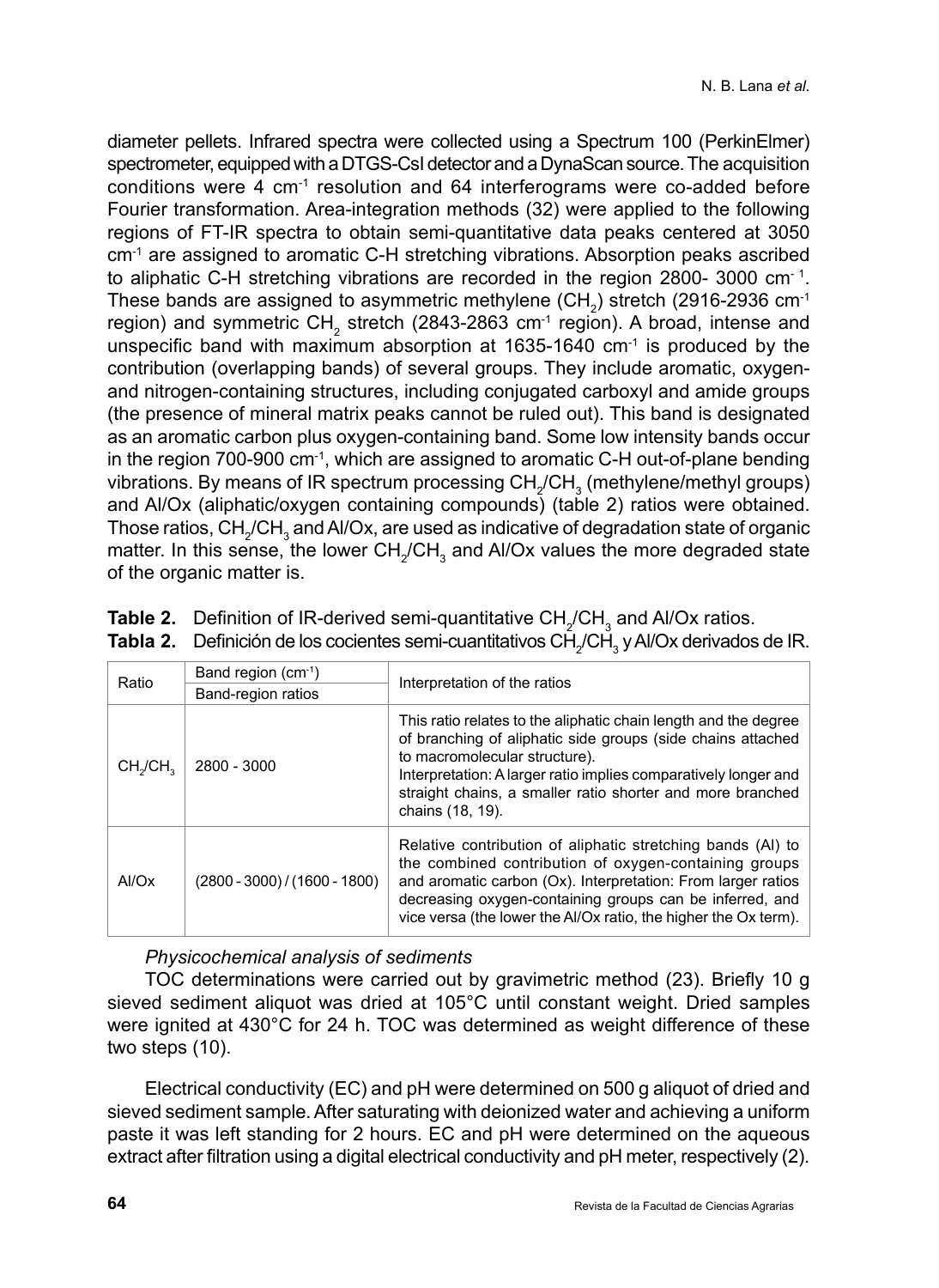#### **Multivariate analysis**

PCA is a nonparametric, statistical pattern-recognizing method that can be used at its most basic to visualize multivariate data in a simplified way. This is accomplished through data reduction where the number of components is less than the number of variables, in line with preference for a parsimonious scientific explanation and through groupings using component scores (15). It was decided to retain the first two principal components. Inherent assumptions include orthogonal (uncorrelated) components, no error variance and data structure. Statistical analysis was carried out using the computer program STATISTICA® on raw data consisting of 15 samples with 9 variables each. The included variables were: pH, EC, TOC,  $\mathsf{CH}_2/\mathsf{CH}_3$ , Al/Ox and the 4 BDE congeners concentration levels (BDE-47, -99, -100, and  $-153$ ).

#### **RESULTS AND DISCUSSION**

#### **PBDEs Level**

The research was focused on tetra- to hexa-BDEs, components of *penta*- and *octa*- commercial mixtures, which are among the most toxic BDEs congeners associated to aquatic environments and represent a threat for aquatic biota.

PBDEs levels found were comparable to those reported by Miglioranza *et al.* (2013) for the Rio Negro basin, Argentina. Although those values are associated to low polluted areas (11), they represent an environmental risk. Sampling points levels recorded showed a non-homogeneous PBDEs distribution; however it was not possible to identify primary emission source of PBDEs. This is expected for the studied region due to the type of industrial activity developed in the region. These results support the suggestion that there is no relation between the arbitrary assigned areas of influence (U, I and F) and PBDEs fate.Therefore, influence areas were not further included in the PCA analysis. The sampling points where PBDEs were found (M6, M7, M8, M12, M13 and M14) were associated with areas influenced by I, U and F, that generally reports the highest contamination levels (MAyOP/97, Gobierno de Mendoza) of the studied oasis.

The total concentrations of PBDEs ranged from  $\leq$ LOD to 178 pg g<sup>-1</sup> d.w. (table 1, page 62). The average PBDE profile in sediments from areas influenced by I and U showed BDE-47 and BDE-99 congeners as the predominant, while BDE-153 and BDE-100 were the most abundant for those samples influenced by F. These differences could be attributed to recent use of the *penta*-BDE commercial mixture in I and U influenced areas. The PBDEs levels found in F areas could be due to the impact of environmental processes (transport, accumulation and degradation) on higher brominated mixtures, such as commercial *deca*-BDE (14, 28). The BDE-153 and BDE-100 is characterized by a high persistence while BDE-47 is the most ubiquitous BDE as a result of atmospheric transport.

#### **Sediment physicochemical characterization**

Although physicochemical properties of PBDEs are independent of the media pH and/or EC, these variables may influence the physicochemical characteristics of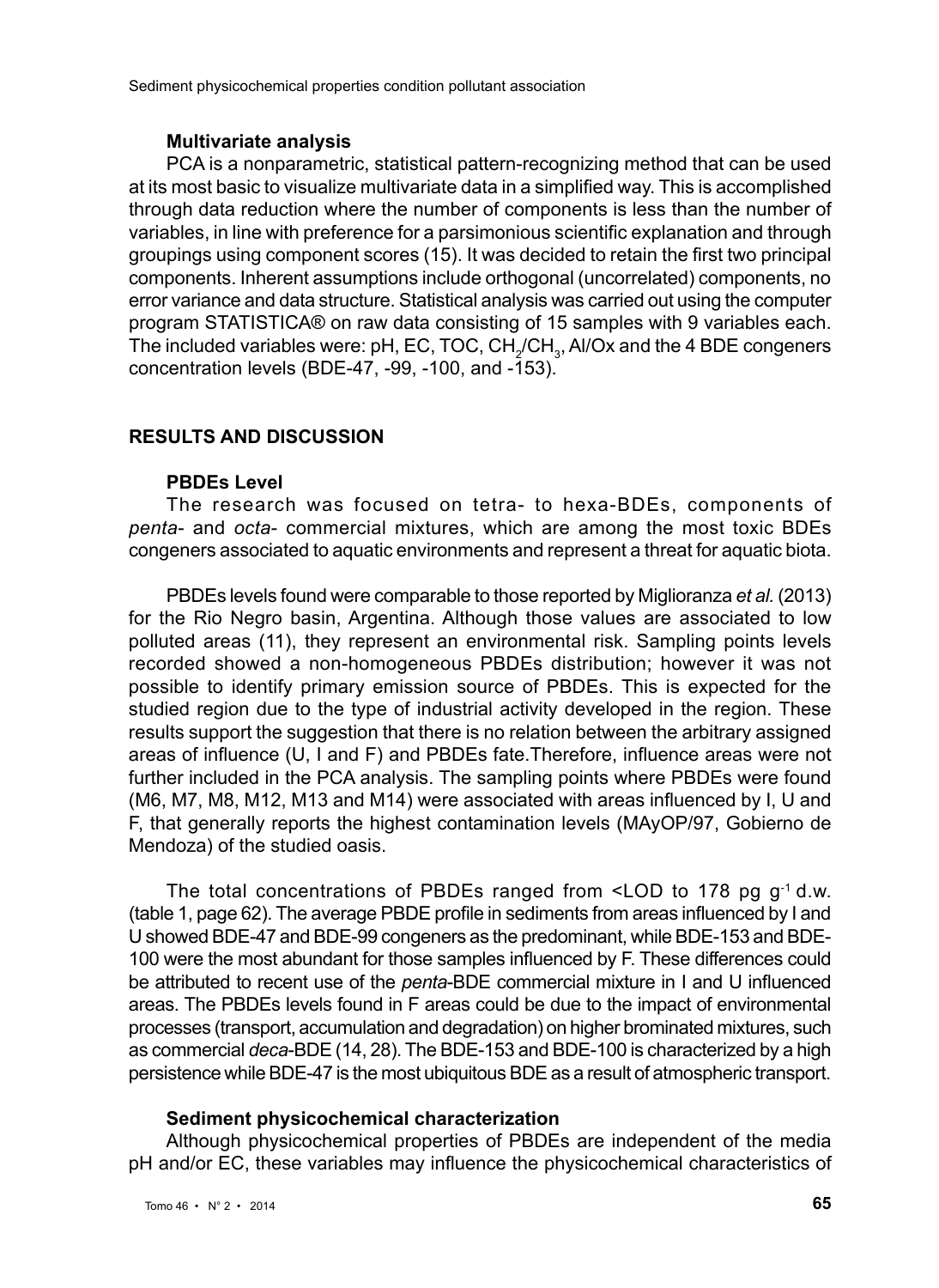sediment. Thus, pH and/or EC could condition pollutant affinity for sediments, as well as sediment solubility in the surrounding aqueous media (37). This could affect the PBDEs partition equilibrium between environmental compartments; influencing thus, on their accumulation and/or distribution in aquatic environment.

Table 1 (page 62) summarizes physicochemical data (TOC, EC and pH), PBDE levels and semi-quantitative IR-derived area ratios for the studied samples. Although physicochemical data were within the established limits (Res. 778/96 Dep. General de Irrigación, Gobierno de Mendoza), a significant difference among them was observed; which could be attributed to the anthropogenic activities related to each sample point.

Sediment of Mendoza River basin is slightly alkaline mainly because of its glacial origin and volcanic history of the region (24). Only five samples showed this feature, while the remaining showed pH values slightly lower (<6). EC values followed the same variation pattern as pH did. TOC ranged between 6 g kg<sup>-1</sup> and 60 g kg<sup>-1</sup> being the highest values related with I rather than F or U. Due to the type of industry that develops in the region (winery and olive-oil industry), it is expect to find high TOC values associated to its discharge to the ditches network.

FT-IR spectra of the studied samples reveal the presence of aliphatic and aromatic compounds. Table 1 (page 62) shows the values for  $\text{CH}_2/\text{CH}_3$  and Al/Ox ratios observed in the analyzed samples. From this table it is possible to observe a generalized tendency of higher  $\text{CH}_2/\text{CH}_3$  and Al/Ox ratios in sampling points influenced mainly by I and U; while those influenced by U showed the lowest. The data suggest that the organic matter from sampling point influenced by I and U was less degraded than that from those surrounding by F, which are dominant at the end of the network (figure 1, page 61). This gradient could be attributed to gradual degradation of the organic material that entered the network near sampling points influenced by I and U, while being transported along the network.

From the analysis of individual physicochemical variables of the sediment it was not possible to establish a correlation among them and PBDE accumulation.

#### **Principal Component Analysis**

In order to correlate physicochemical factors influencing PBDE affinity for sediment, a principal components analysis was performed using fifteen samples and nine variables: TOC, pH, EC, CH<sub>2</sub>/CH<sub>3</sub> and Al/Ox ratio, BDE-47, BDE-100, BDE-99 and BDE-153 concentration levels (table 1, page 62).

Cumulatively, two components account for 63% of the data variance of table 1 (page 62); the loading plots and scores are shown in figure 2 and figure 3 (page 67), respectively. The first component (PC1: *x* axis; figure 2) accounted for 46% of data variance, resulting positive for PBDEs and negative for CH<sub>2</sub>/ CH<sub>3</sub>. This implies an inverse relationship between PBDEs and  $\text{CH}_2/\text{CH}_3$  ratio. Although pH also scored positively its contribution to the variance was low. Even though pH might not be directly influencing PBDEs-sediment affinity, it could be conditioning the studied environmental compartment by determining bacterial diversity that will indeed degrade organic matter (5).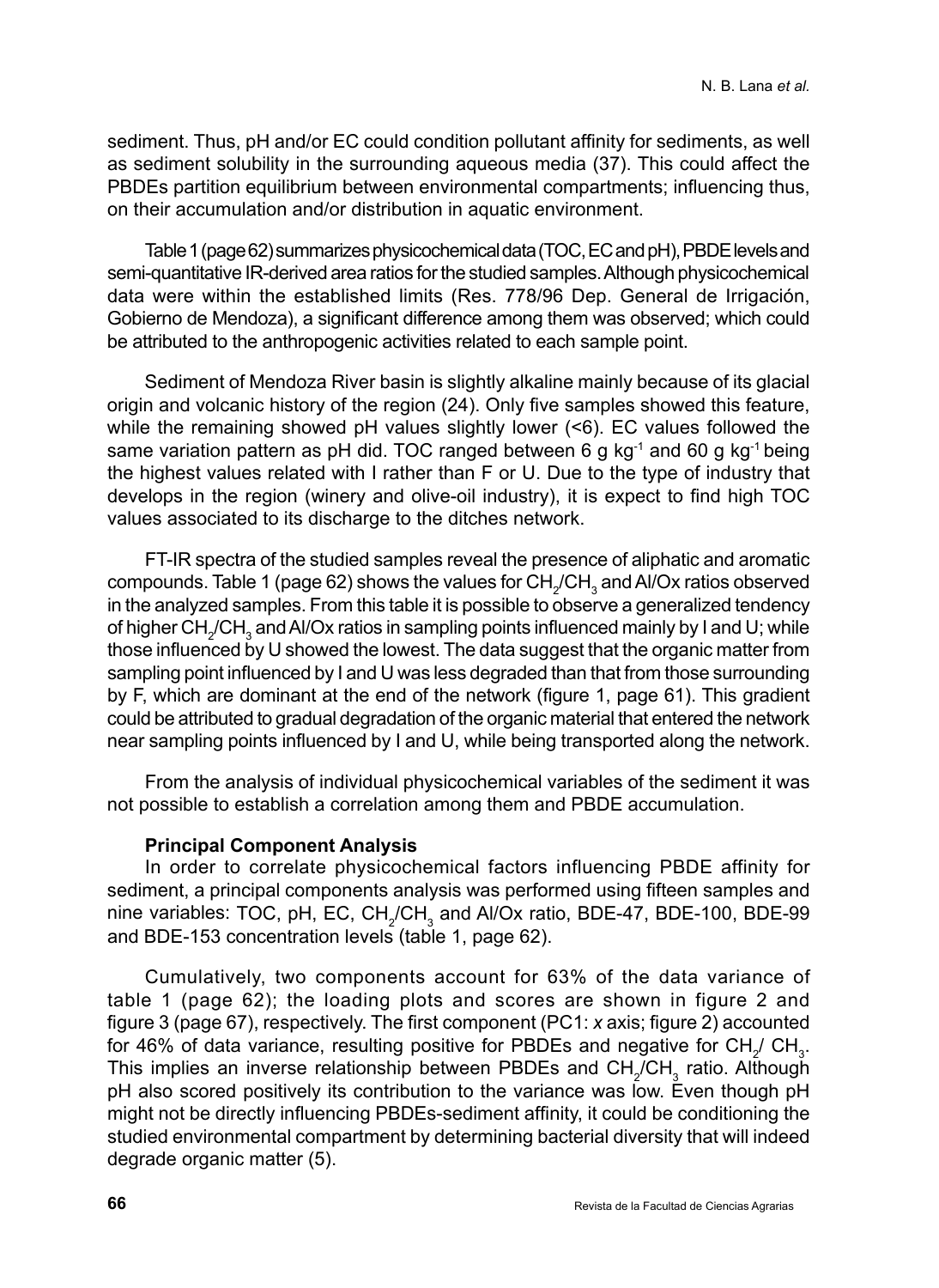

**Figure 2.** Plot of component loadings. **Figure 2.** Representación de variables en el plano definido por las componentes 1 y 2.



**Figure 3.** Plot of component scores **Figure 3.** Representación de las muestras en el plano definido por las componentes 1 y 2.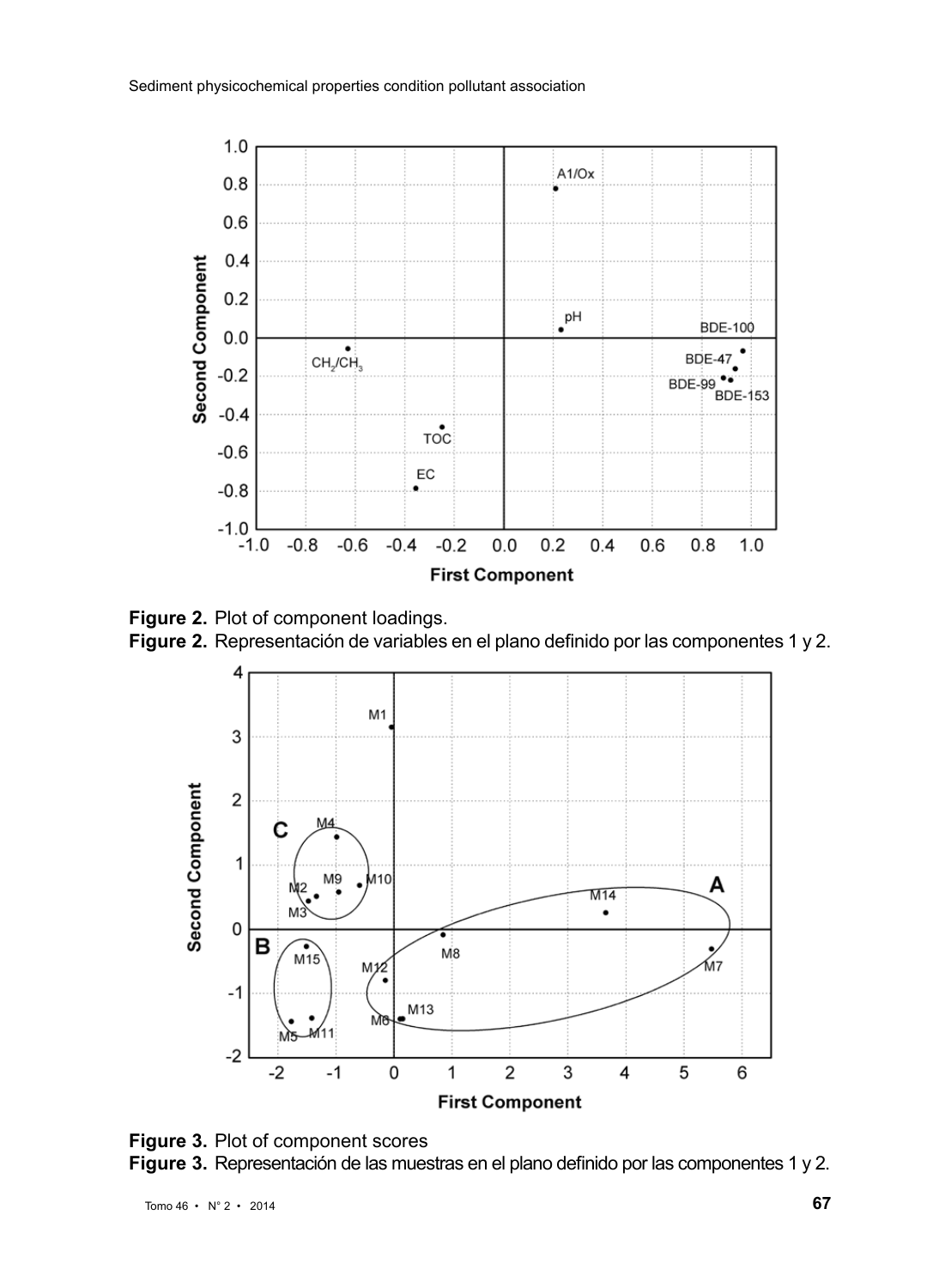PBDE-containing samples (M6, M7, M8, M12, M13 and M14) exhibit, in general, the most positive scores (figure 3, page 67; x axis) showing low  $CH_2/CH_3$ , which is related to high organic matter degradation degree. The higher the breaking of carboncarbon bonds of the organic matter, the aliphatic chains of the macromolecules will be shorter and branched. This gives a greater nonpolar character, which apparently favors the affinity towards PBDEs. It should be mentioned that M12 showed a negative score against PC1. Although it presented low CH2/CH3 values, this sample had low PBDEs levels and high EC values that have a positive and negative influence over PC1, respectively. Considering the distribution of PBDE containing samples, it is expected to find a gradient in the degradation degree of the organic matter along the network, as described in: "Sediment physicochemical characterization".

The second component (PC2: *y* axis, figure 2, page 67) accounted for 17% of data variance, resulting it predominantly negative, except for the high loading on the Al/Ox ratio, which makes it relevant. The inverse relationship between Al/Ox ratio and TOC is an expected result. As the organic content in sediment degrades the Ox decreases faster than Al values in Al/Ox ratio, therefore the ratio increases (31).

The score plotting (figure 3, page 67) is particularly useful in showing the different distribution pattern of samples as a function of sediment physicochemical data, PBDEs levels and organic matter-chemical structure (functional groups). Delimited ellipses around the groups in figure 3 (page 67) are for illustrative purpose only and do not have any statistical significance. Three groups of samples can be identified (A, B and C groups; figure 3, page 67); only one of them containing PBDE congeners (group A). These groupings suggest a correlation between the presences of PBDEs and oxidized organic matter content. Sample M1 (no PBDEs detected) is particularly different, showing the most positive score against this component (PC2, figure 3, page 67), as a result of its Al/Ox and EC values being the highest and lowest, respectively in the entire data set (table 1, page 62).

No PBDE congeners were detected in groups neither B (M5, M11 and M15) nor C (M2, M3, M4, M9 and M10). Even though group B showed high TOC and CH<sub>2</sub>/CH<sub>3</sub> ratios, the Al/Ox ratios (table 1, page 62) were low. Therefore a likely explanation could be that the organic matter did not show an advanced degradation degree. On the other hand, samples of group C were characterized by low TOC and high Al/Ox ratios, and medium to high  $\textsf{CH}_2/\textsf{CH}_3$  values, showed no PBDE.

#### **CONCLUSIONS**

Even though it is well known that physicochemical variables could influence PBDEs-sediment affinity, their individual analysis is not enough to reliably identify which are the conditioning ones. In this sense the PCA statistical approach provided a more comprehensive analysis of the studied variables, allowing to identify two components that explained 63% of the data variance. The factors identified were associated to organic matter degradation, which represent a new insight into the relationships between organic matter in sediments and PBDEs fate. Therefore, not only the content but the type of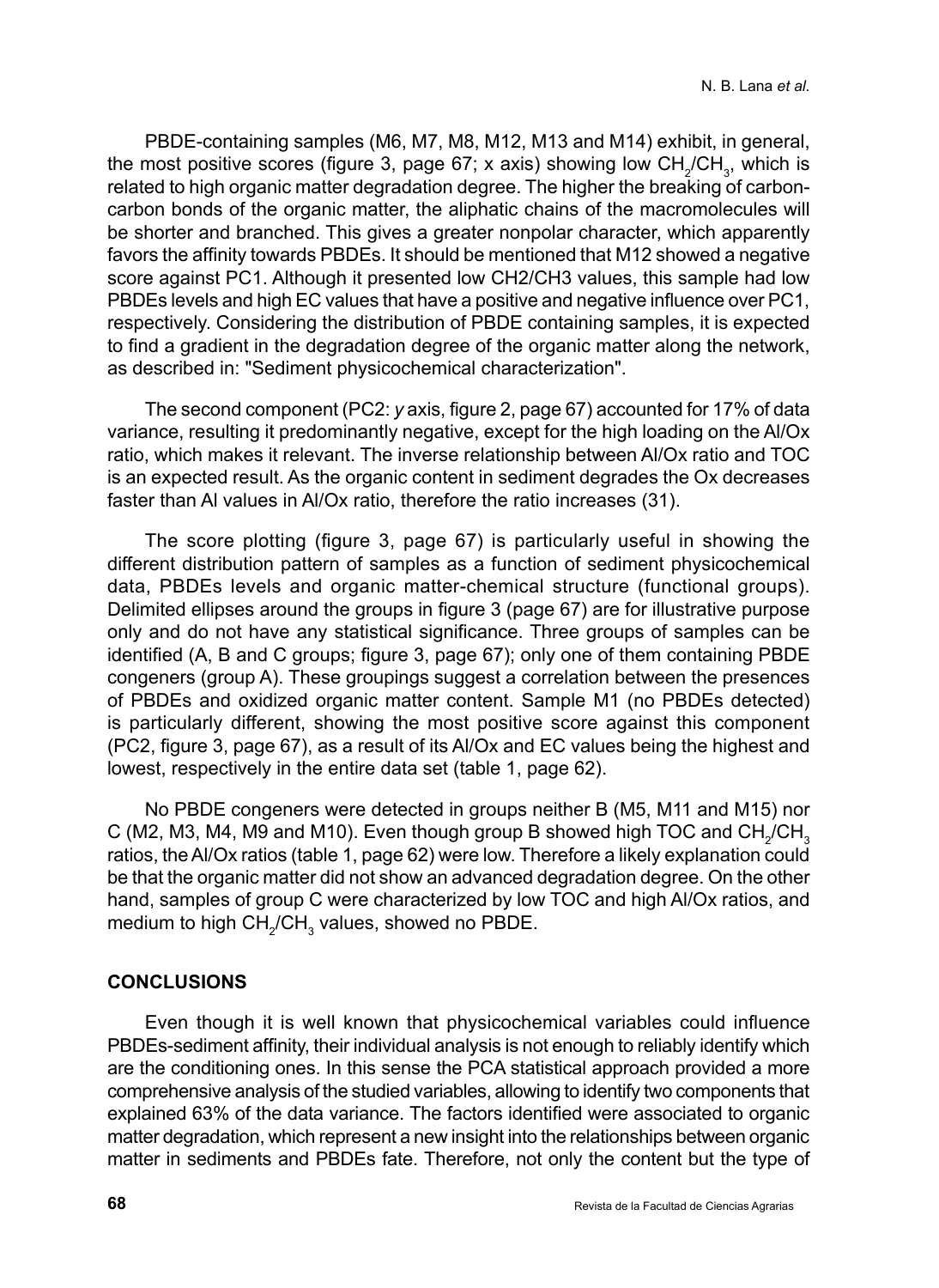organic matter (chemical structure) is a variable to be taken under consideration when evaluating accumulation and transport of PBDEs in the environment.

Additionally, the typification of sediments organic matter (functional groups determination) may be a useful tool (faster, cheaper, effective environmental friendly and reliable) to identify areas where PBDE may accumulate, as well as sediment transportation capability in hydrobiological studies. These results are particularly important since they are a significative contribution in setting baseline study report and condition water quality in a region where water is a scarce and valuable resource. Additionally, this perspective would settle the bases for further monitoring studies that will contribute to improve environmental policies, disposal treatments along with regulation protocols. Due to the physicochemical similitude, this approach could be applied to other POPs.

#### **REFERENCES**

- 1. Adema, C. M.; Hanington, P. C.; Lun, C.-M.; Rosenberg, G. H.; Aragon, A. D.; Stout, B. A.; Lennard Richard, M. L.; Gross, P. S., Loker, E. S. 2010. Differential transcriptomic responses of *Biomphalaria glabrata* (Gastropoda, Mollusca) to bacteria and metazoan parasites, *Schistosoma mansoni* and *Echinostoma paraensei* (Digenea, Platyhelminthes). Molecular Immunology. 47: 849-860.
- 2. Allison, L. E.; Brown, J. W.; Hayward, H. E., Richards, L. A. 1954.Diagnosis and improvement of saline and alkali soils: L.A. Richards. 172.
- 3. Besteiro, S. I., Gaspari, F. J. 2012. Modelization of the sediments emission in a watershed with forestations of Northeast Pampean. Revista de la Facultad de Ciencias Agrarias de la Universidad Nacional de Cuyo. 44: 111-127.
- 4. Chen, L.; Huang, Y.; Peng, X.; Xu, Z.; Zhang, S.; Ren, M.; Ye, Z., Wang, X. 2009. PBDEs in sediments of the Beijiang River, China: Levels, distribution, and influence of total organic carbon. Chemosphere. 76: 226-231.4.
- 5. Chen, C.-Y.; Tien, C.-J.; Sun, Y.-M.; Hsieh, C.-Y., Lee, C.-C. 2013. Influence of water quality parameters on occurrence of polybrominated diphenyl ether in sediment and sediment to biota accumulation. Chemosphere. 90: 2420-2427.
- 6. Costa, L. G.; Giordano, G.; Tagliaferri, S.; Caglieri, A., Mutti, A. 2008. Polybrominated diphenyl ether (PBDE) flame retardants: Environmental contamination, human body burden and potential adverse health effects. Acta Biomedica de l'AteneoParmense. 79: 172-183.
- 7. Covaci, A.; Gheorghe, A.; Voorspoels, S.; Maervoet, J.; Steen Redeker, E.; Blust, R., Schepens, P. 2005. Polybrominated diphenyl ethers, polychlorinated biphenyls and organochlorine pesticides in sediment cores from the Western Scheldt river (Belgium): Analytical aspects and depth profiles. Environment International. 31: 367-375.
- 8. Covaci, A.; Gheorghe, A.; Hulea, O., Schepens, P. 2006. Levels and distribution of organochlorine pesticides, polychlorinated biphenyls and polybrominated diphenyl ethers in sediments and biota from the Danube Delta. Romania. Environmental pollution. 140: 136-149.
- 9. D'Angelo, J. A., Zodrow, E. L. 2011. Chemometric study of functional groups in different layers of *Trigonocarpus grandis* ovules (Pennsylvanian seed fern, Canada). Organic Geochemistry. 42: 1039-1054.
- 10. Davies, B. E. 1974. Loss-on-ignition as an estimate of soil organic matter. Soil Science Society of America Journal. 38: 150-151.
- 11. Dosis, I.; Kamarianos, A.; Athanasiadou, M.; Athanassiadis, I., Karamanlis, X. 2011. Polybrominateddiphenyl ethers (PBDES) in marine sediment of Thermaikos Gulf, Greece. International journal of environmental analytical chemistry. 91: 1151-1165.
- 12. Fontana, A. R.; Lana, N. B.; Martinez, L. D., Altamirano, J. C. 2010. Ultrasound-assisted leachingdispersive solid-phase extraction followed by liquid-liquid microextraction for the determination of polybrominated diphenyl ethers in sediment samples by gas chromatography-tandem mass spectrometry. Talanta. 82: 359-366.
- 13. Hale, R. C.; La Guardia, M. J.; Harvey, E.; Gaylor, M. O., Mainor, T. M. 2006. Brominated flame retardant concentrations and trends in abiotic media.Chemosphere. 64: 181-186.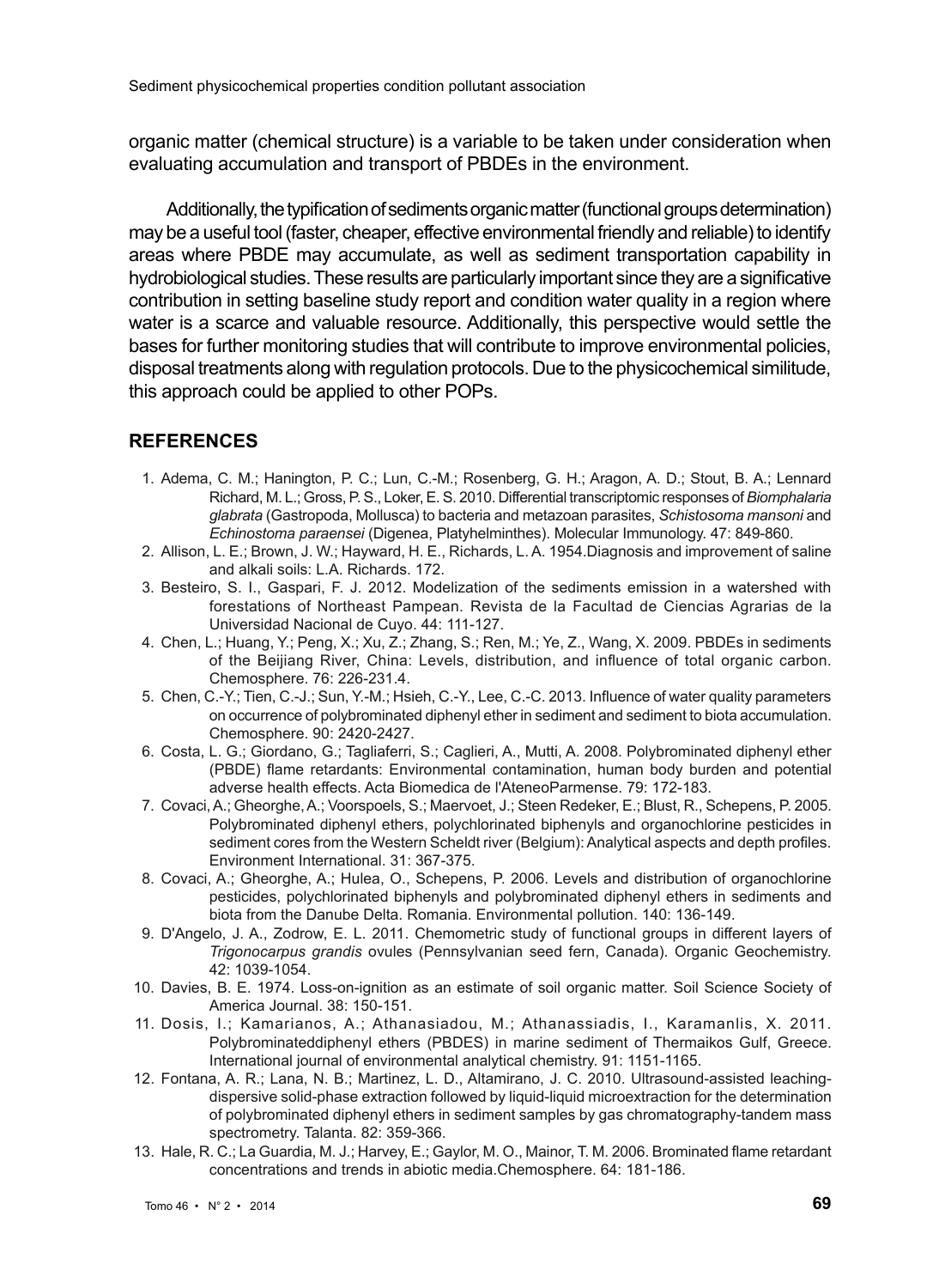- 14. Hassanin, A.; Breivik, K.; Meijer, S. N.; Steinnes, E.; Thomas, G. O., Jones, K. C. 2004. PBDEs in European Background Soils: Levels and Factors Controlling Their Distribution. Environmental Science and Technology. 38: 738-745.
- 15. Johnson, R. A., Wichern, D. W. 2008. Applied Multivariate Statistical Analysis. Wisconsin, 761.
- 16. Lana, N. B.; Fontana, A. R.; Ciocco, N. F., Altamirano, J. C. 2010. Determination of polybrominated diphenyl ethers in water samples from Mendoza River basin by HS-SPME-GC-MS/MS. Revista de la Facultad de Ciencias Agrarias de la Universidad Nacional de Cuyo. 42: 85-98.
- 17. Lana, N. B.; Berton, P.; Covaci, A.; Atencio, A. G.; Ciocco, N. F., Altamirano, J. C. 2013. Ultrasound leaching-dispersive liquid-liquid microextraction based on solidification of floating organic droplet for determination of polybrominated diphenyl ethers in sediment samples by gas chromatography-tandem mass spectrometry. Journal of Chromatography A. 1285: 15-21.
- 18. Lin, R., Ritz, G. P. 1993a. Reflectance FT-IR microspectroscopy of fossil algae contained in organicrich shale. Applied Spectroscopy.47: 265- 271.
- 19. Lin, R., Ritz, G. P. 1993b. Studying individual macerals using I.R. microspectroscopy, and implications on oil versus gas/condensate proneness and "low-rank" generation. Organic Geochemistry. 20: 695-706.
- 20. Lis, G. P.; Mastalerz, M.; Schimmelmann, A.; Lewan, M. D., Stankiewicz, B. A. 2005. FTIR absorption indices for thermal maturity in comparison with vitrinite reflectance  $R_0$  in type-II kerogens from Devonian black shales. Organic Geochemistry. 36: 1533-1552.
- 21. Mai, B.; Chen, S.; Luo, X.; Chen, L.; Yang, Q.; Sheng, G.; Peng, P.; Fu, J., Zeng, E. Y. 2005. Distribution of polybrominated diphenyl ethers in sediments of the Pearl River Delta and adjacent South China Sea.Environmental Science and Technology. 39: 3521-3527.
- 22. Miglioranza, K. S. B.; Gonzalez, M.; Ondarza, P. M.; Shimabukuro, V. M.; Isla, F. I.; Fillmann, G.; Aizpún, J. E., Moreno, V. J. 2013. Assessment of Argentinean Patagonia pollution: PBDEs, OCPs and PCBs in different matrices from the Río Negro basin. Science of The Total Environment. 452- 453: 275-285.
- 23. Miyazawa, M.; Pavan, M. A.; Oliveira, E. L.; Ionashiro, M., Silva, A. K. 2000. Gravimetric determination of soil organic matter.Brazilian Archives of Biology and Technology.4: 475-478.
- 24. Morábito, J.; Salatino, S.; Medina, R.; Zimmermann, M.; Filippini, M. F.; Bermejillo, A.; Campos, S.; Nacif, N.; Dediol, C.; Genovese, D.; Pizzuolo, P.; Mastrantonio, L., Valdés, A. 2007. Irrigation water quality in the Mendoza river basin: temperature, pH, soluble and solid ions. Revista de la Facultad de Ciencias Agrarias. Universidad Nacional de Cuyo. Mnedoza. Argentina. 39(1): 9-20.
- 25. Nam, J. J.; Gustafsson, O.; Kurt-Karakus, P.; Breivik, K.; Steinnes, E., Jones, K. C. 2008. Relationships between organic matter, black carbon and persistent organic pollutants in European background soils: Implications for sources and environmental fate. Environmental pollution. 156: 809-817.
- 26. Painter, P. C.; Snyder, R. W.; Starsinic, M.; Coleman, M. M.; Kuehn, D. W., Davis, A. 1981. Concerning the Application of FT-IR to the Study of Coal: acritical assessment of band assignments and the application of spectral analysis programs.Applied Spectroscopy. 35: 475-485.
- 27. Pan, B.; Ning, P., Xing, B. 2008. Part IV Sorption of hydrophobic organic contaminants. Environmental Science and Pollution Research. 15: 554-564.
- 28. Parolini, M.; Binelli, A.; Marin, M.; Matozzo, V.; Masiero, L., Provini, A. 2012. New evidences in the complexity of contamination of the lagoon of Venice: polybrominated diphenyl ethers (PBDEs) pollution. Environmental Monitoring and Assessment. 184: 2001-2015.
- 29. Ramu, K.; Isobe, T.; Takahashi, S.; Kim, E. Y.; Min, B. Y.; We, S. U., Tanabe, S. 2010. Spatial distribution of polybrominated diphenyl ethers and hexabromocyclododecanes in sediments from coastal waters of Korea.Chemosphere. 79: 713-719.
- 30. Schecter, A.; Pavuk, M.; Päpke, O.; Ryan, J. J.; Birnbaum, L., Rosen, R. 2003. Polybrominated diphenyl ethers (PBDEs) in U.S. mothers' milk.Environmental Health Perspectives. 111: 1723-1729.
- 31. Schlesinger, W. H., Bernhardt, E. S. 2013. Biogeochemistry: an analysis of global change. USA: Academic press.
- 32. Sobkowiak, M., Painter, P. 1992. Determination of the aliphatic and aromatic CH contents of coals by FT-I.R.: studies of coals extracts. Fuel. 71: 1105-1125.
- 33. Sun, K.; Zhao, Y.; Gao, B.; Liu, X.; Zhang, Z., Xing, B. 2009. Organochlorine pesticides and polybrominated diphenyl ethers in irrigated soils of Beijing, China: Levels, inventory and fate. Chemosphere. 77: 1199-1205.
- 34. UNEP. 2009. Stockholm Convention on persistent organic pollutants Available in: http://chm.pops.int (Acessed 30/5/2013).